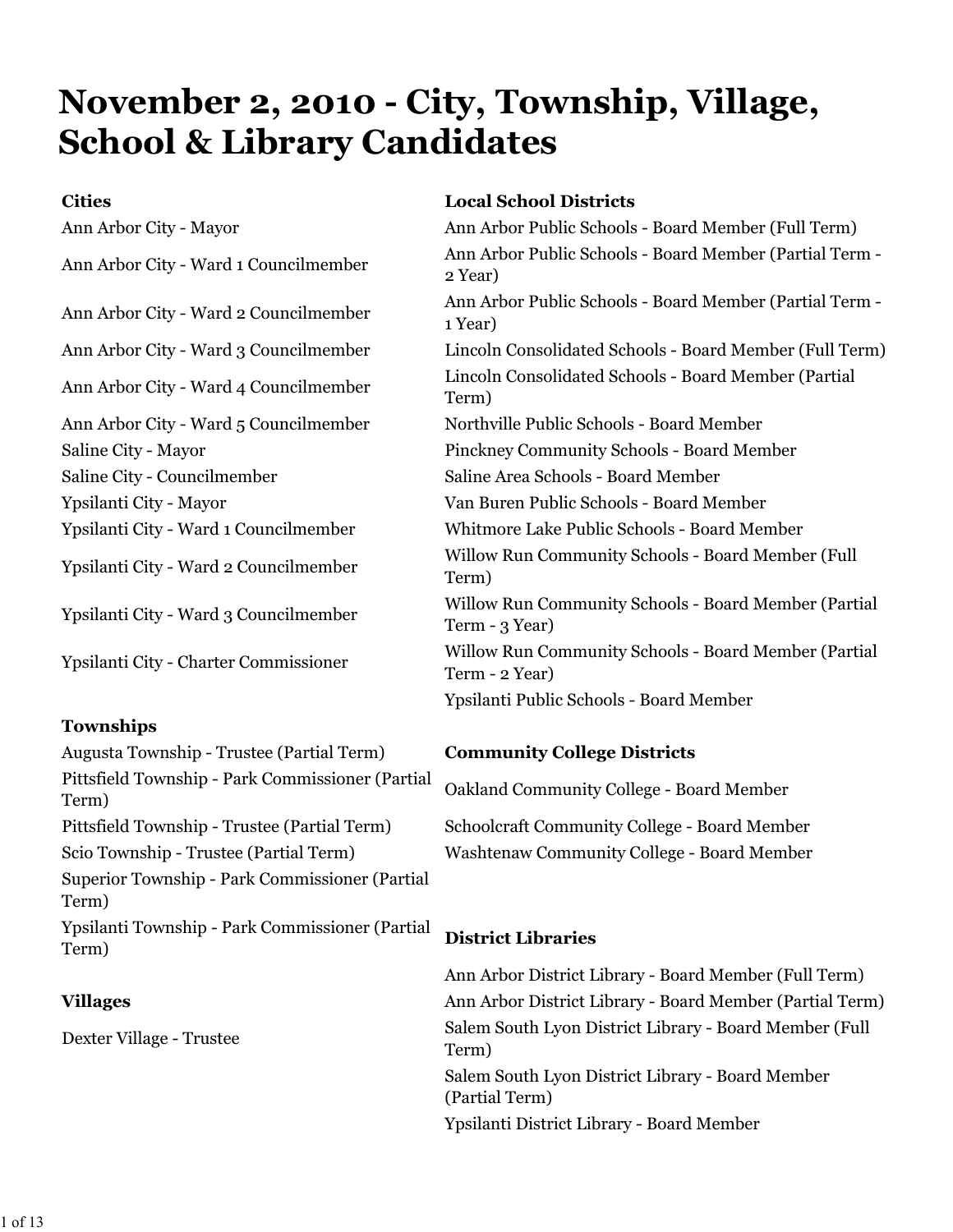### **Ann Arbor City - Mayor**

#### *Vote For 1*

**Name Address Phone Party** John Hieftje 1046 Baldwin Ann Arbor, MI 48104 734-996-0493 *Democratic* Steve Bean 810 S. Main St., Apt. 2 Ann Arbor, MI 48104 734-904-9914 *No Party Affiliation*

### **Ann Arbor City - Ward 1 Councilmember**

#### *Vote For 1*

| Name | <b>Address</b>                                                               | <b>Phone</b> | Party |
|------|------------------------------------------------------------------------------|--------------|-------|
|      | Sandi Smith 515 N. Ashley St.<br>Ann Arbor, MI 48103 734-216-6414 Democratic |              |       |

### **Ann Arbor City - Ward 2 Councilmember**

#### *Vote For 1*

| <b>Name</b>     | <b>Address</b>                                                        | <b>Phone</b>             | <b>Party</b> |
|-----------------|-----------------------------------------------------------------------|--------------------------|--------------|
| Tony Derezinski | 1345 Glendaloch Circle<br>Ann Arbor, MI 48104 734-995-2686 Democratic |                          |              |
|                 | Emily Hopp Salvette 2016 Devonshire<br>Ann Arbor, MI 48104            | 734-668-2607 Libertarian |              |

### **Ann Arbor City - Ward 3 Councilmember**

#### *Vote For 1*

**Name Address Phone Party** Christopher Taylor 1505 Brooklyn Ave. Ann Arbor, MI 48104 734-213-6223 *Democratic*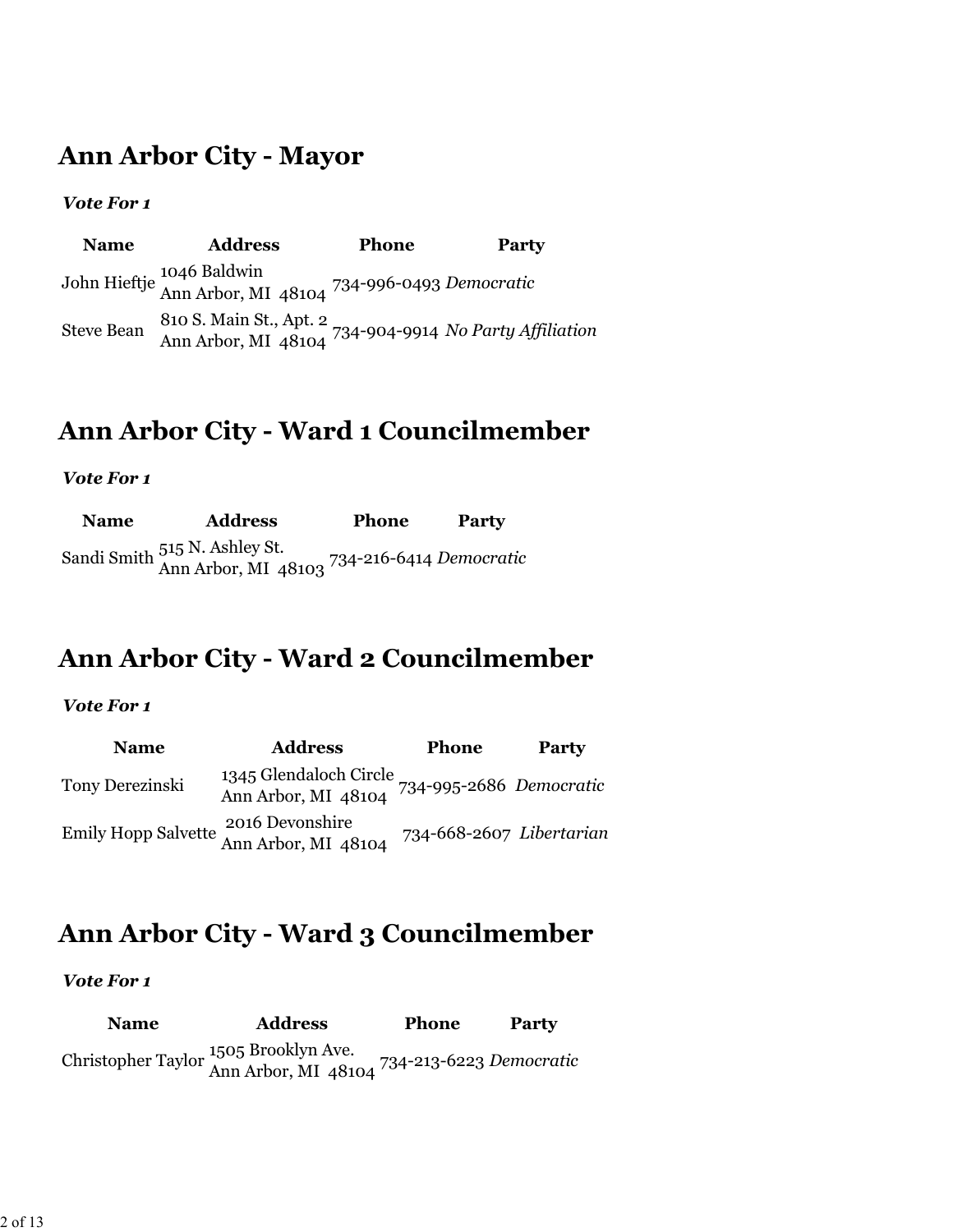### **Ann Arbor City - Ward 4 Councilmember**

#### *Vote For 1*

| <b>Name</b> | <b>Address</b>                                                                 | <b>Phone</b> | Party |
|-------------|--------------------------------------------------------------------------------|--------------|-------|
|             | Margie Teall 1208 Brooklyn Ave.<br>Ann Arbor, MI 48104 734-213-5811 Democratic |              |       |

### **Ann Arbor City - Ward 5 Councilmember**

#### *Vote For 1*

| <b>Name</b>    | <b>Address</b>                                                                                          | <b>Phone</b>            | <b>Party</b> |
|----------------|---------------------------------------------------------------------------------------------------------|-------------------------|--------------|
| Carsten Hohnke | 1714 Abbott Ave.<br>Ann Arbor, MI 48103                                                                 | 734-369-4464 Democratic |              |
| John Floyd     | 519 Sunset Rd.<br>Ann Arbor, MI 48103 734-355-4764 Republican                                           |                         |              |
|                | Newcombe Clark $\frac{113 \frac{1}{2} W}{\text{Ann Arbor, MI}}$ 48104 734-904-4307 No Party Affiliation |                         |              |

### **Saline City - Mayor**

*Vote For 1*

**Name Address Phone** Gretchen D. Driskell 320 N. Ann Arbor Saline, MI 48176 734-255-2707

### **Saline City - Councilmember**

| <b>Name</b>           | <b>Address</b>                           | Phone        |
|-----------------------|------------------------------------------|--------------|
| Dean Benjamin Girbach | 601 S. Ann Arbor St.<br>Saline, MI 48176 | 734-944-7206 |
| Brian D. Marl         | 220 W. Russell St.<br>Saline, MI 48176   | 734-429-9826 |
| David Rhoads          | 257 S. Ann Arbor St.<br>Saline, MI 48176 | 734-429-5464 |
| James Roth            | 186 Annwood Ct.<br>Saline, MI 48176      | 734-429-4063 |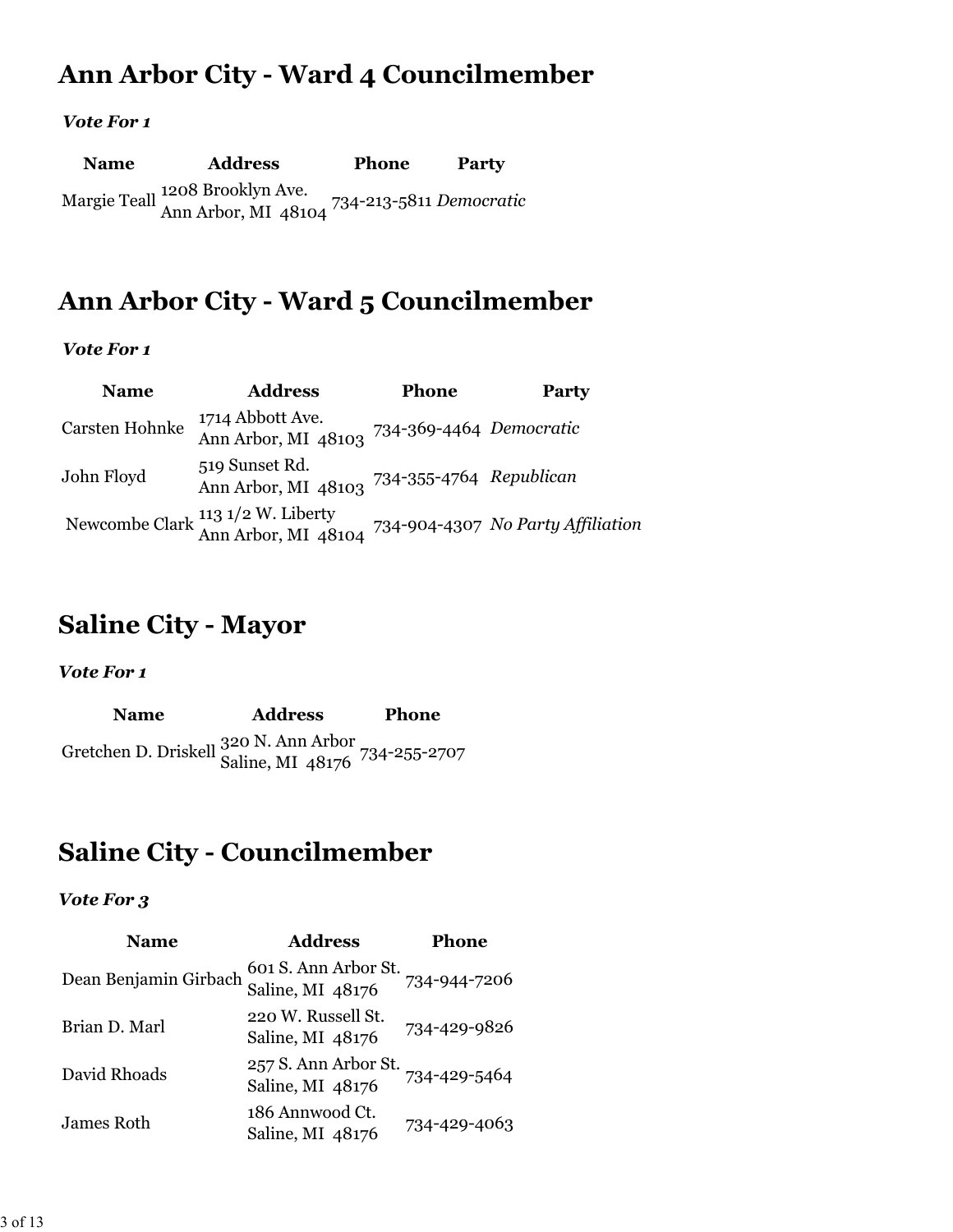### **Ypsilanti City - Mayor**

*Vote For 1*

| <b>Name</b>                | <b>Address</b>                                         | <b>Phone</b>            | <b>Party</b>                      |
|----------------------------|--------------------------------------------------------|-------------------------|-----------------------------------|
|                            | Paul Schreiber 922 Pleasant Dr.<br>Ypsilanti, MI 48197 | 734-277-5446 Democratic |                                   |
| Jeff Davis<br>$(Write-in)$ | 27 E. Cross, Apt. 1<br>Ypsilanti, MI 48198             |                         | 734-961-7548 No Party Affiliation |
| Kevin Hill<br>$(Write-in)$ | 108 Washtenaw Rd., #4<br>Ypsilanti, MI 48197           |                         | 734-484-0221 No Party Affiliation |

### **Ypsilanti City - Ward 1 Councilmember**

*Vote For 1*

| <b>Name</b> | <b>Address</b>                                                                                           | <b>Phone</b> | Party |
|-------------|----------------------------------------------------------------------------------------------------------|--------------|-------|
|             | Ricky L. Jefferson <sup>211</sup> W. Ainsworth<br>Ypsilanti, MI 48197 <sup>734-276-4832 Democratic</sup> |              |       |

### **Ypsilanti City - Ward 2 Councilmember**

#### *Vote For 1*

**Name Address Phone Party** Daniel Vogt 1518 Gregory Ypsilanti, MI 48197 734-483-3158 *Democratic*

### **Ypsilanti City - Ward 3 Councilmember**

#### *Vote For 1*

**Name Address Phone Party** Brian Robb 408 East Cross Street Ypsilanti, MI 48198 734-485-9122 *Democratic*

### **Ypsilanti City - Charter Commissioner**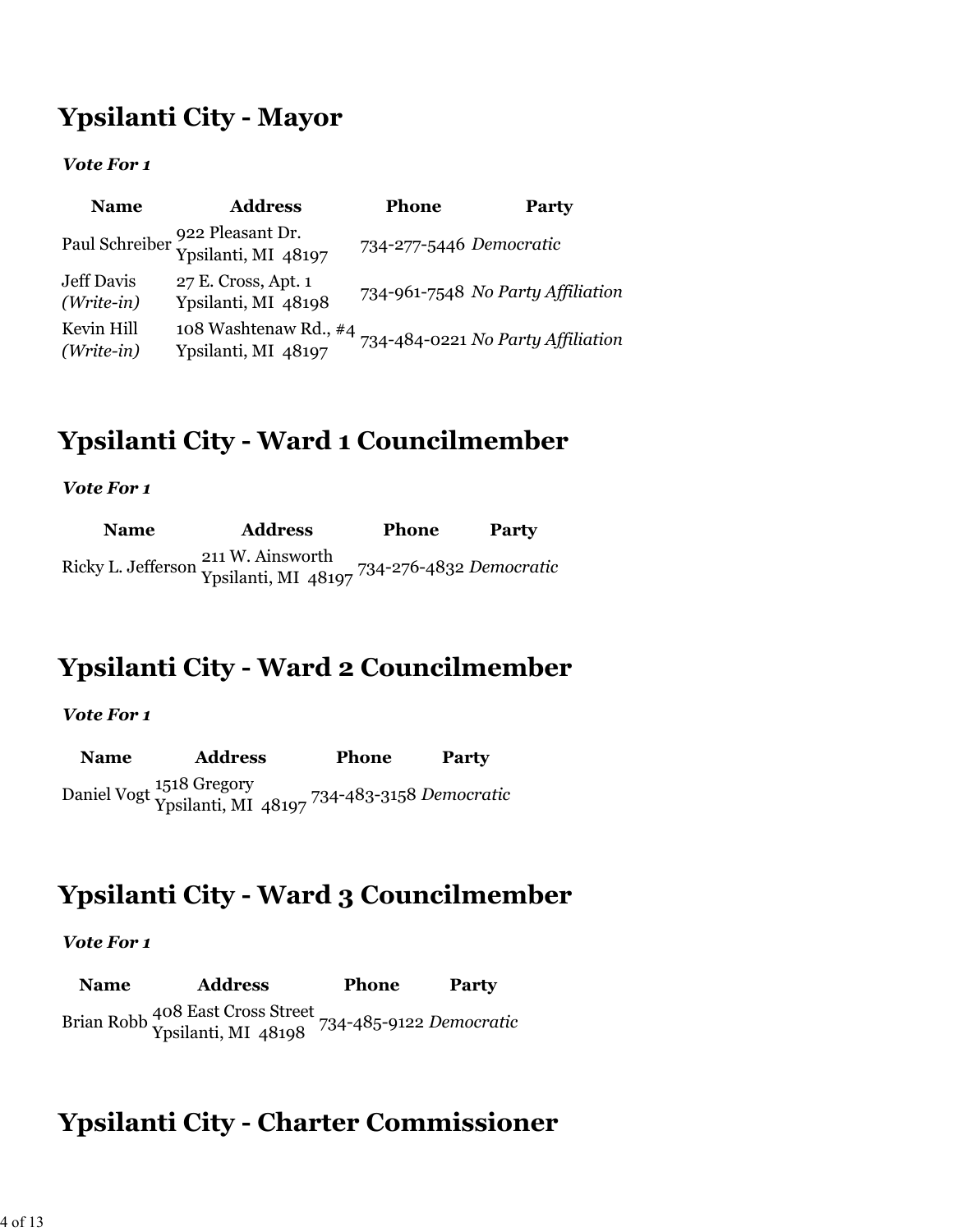#### *Vote For 9*

| <b>Name</b>                                          | <b>Address</b>                                 | <b>Phone</b> |
|------------------------------------------------------|------------------------------------------------|--------------|
| <b>Cheryl Farmer</b>                                 | 214 North Huron St.<br>Ypsilanti, MI 48197     | 734-481-1804 |
| William E. Fennel                                    | 202 South Huron St.<br>Ypsilanti, MI 48197     | 734-482-1071 |
| John Gawlas                                          | 1005 Pearl St.<br>Ypsilanti, MI 48197          | 734-484-0372 |
| <b>James Hawkins</b>                                 | 2144 Collegewood<br>Ypsilanti, MI 48197        | 734-544-5918 |
| Karen Quinlan Valvo                                  | 1607 N. Huron River Dr.<br>Ypsilanti, MI 48197 | 734-482-7706 |
| <b>Rodney Nanney</b><br>(Write-in)                   | 40 S. Summit St.<br>Ypsilanti, MI 48197        | 734-483-2271 |
| James A. Fink<br>(Write-in)                          | 206 S. Washington<br>Ypsilanti, MI 48197       | 734-483-6785 |
| Karen McConnell<br>(Write-in)                        | 1807 Whittier Rd.<br>Ypsilanti, MI 48197       | 734-547-1983 |
| Robert Raymond Doyle 210 S. Washington<br>(Write-in) | Ypsilanti, MI 48197                            | 734-483-1883 |
| Peter B. Fletcher<br>(Write-in)                      | 25 S. Huron St.<br>Ypsilanti, MI 48197         | 734-482-0445 |
| Kim M. Porter-Hoppe<br>(Write-in)                    | 1303 Grant St.<br>Ypsilanti, MI 48197          | 734-945-2603 |

### **Augusta Township - Trustee (Partial Term)**

*Vote For 1*

| <b>Name</b>         | <b>Address</b>                                        | Phone                   | <b>Party</b> |
|---------------------|-------------------------------------------------------|-------------------------|--------------|
| Susan Burek         | 10144 Tanksley Ct.<br>Willis, MI 48191                | 734-461-6296 Democratic |              |
| <b>Brian Shelby</b> | 10121 Bunton<br>Willis, MI 48191                      | 734-461-6140 Republican |              |
|                     | David A. McMahon 10890 McCrone Rd.<br>Milan, MI 48160 | 734-604-1888 Green      |              |

## **Pittsfield Township - Park Commissioner (Partial Term)**

| <b>Name</b> | <b>Address</b> | <b>Phone</b> | <b>Party</b> |
|-------------|----------------|--------------|--------------|
|-------------|----------------|--------------|--------------|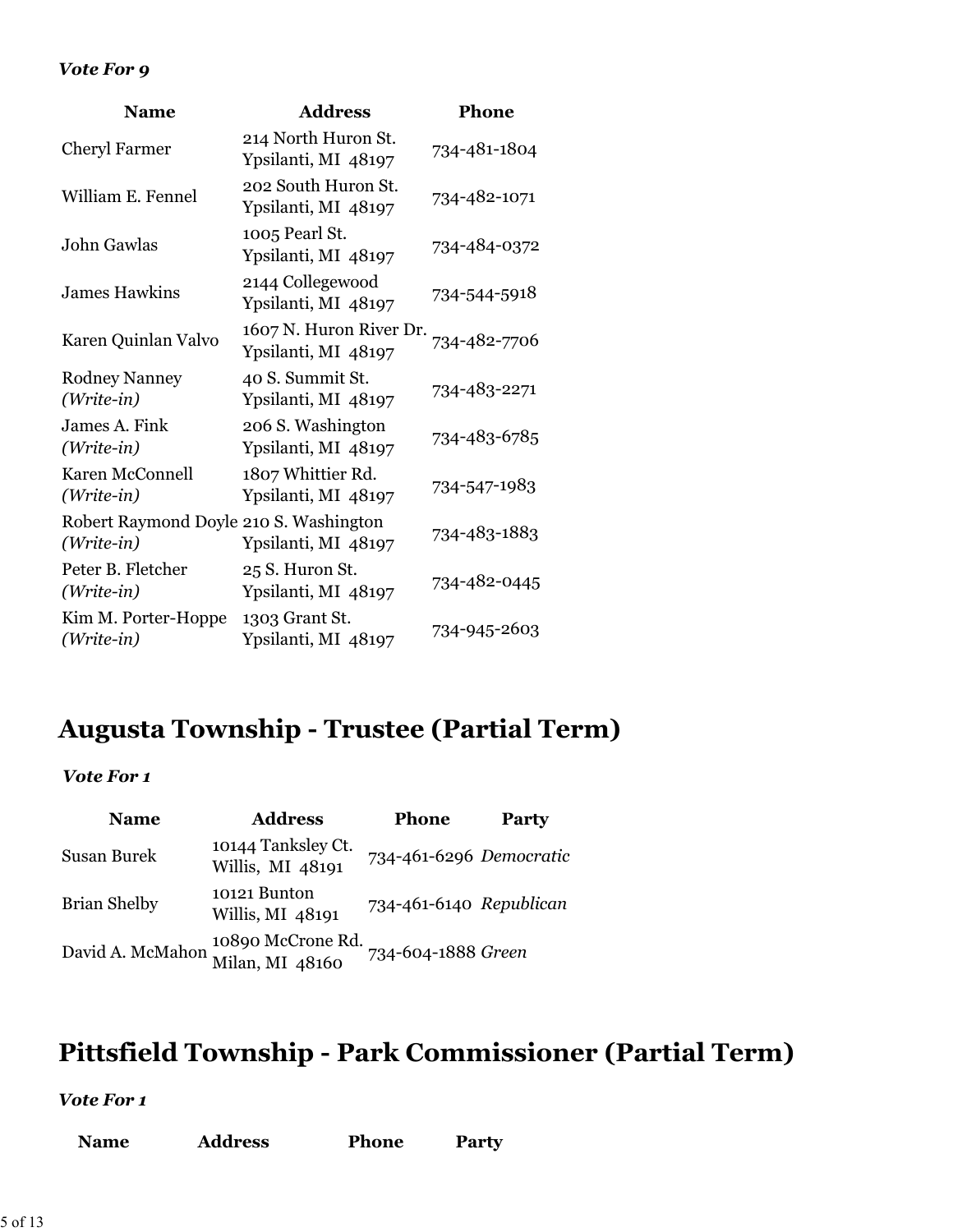**Name Address Phone Party** Karen Zera 5635 Thomas Rd. Ann Arbor, MI 48108 734-973-0280 *Democratic*

### **Pittsfield Township - Trustee (Partial Term)**

*Vote For 1*

**Name Address Phone Party** Andrea Brown-Harrison 5136 Pecan Dr. Ypsilanti, MI 48197 734-528-0704 *Democratic*

### **Scio Township - Trustee (Partial Term)**

*Vote For 1*

**Name Address Phone Party** David S. Read 769 Merlin Way Dexter, MI 48130 734-761-6637 *Democratic*

### **Superior Township - Park Commissioner (Partial Term)**

#### *Vote For 1*

**Name Address Phone Party** Sandra Lopez 6735 Vreeland Rd. Ypsilanti, MI 48198 734-485-7558 *Democratic*

### **Ypsilanti Township - Park Commissioner (Partial Term)**

#### *Vote For 1*

**Name Address Phone Party** Marsha K. Lathion 828 Cliffs Dr., #301E Ypsilanti, MI 48198 734-635-0778 *Democratic*

### **Dexter Village - Trustee**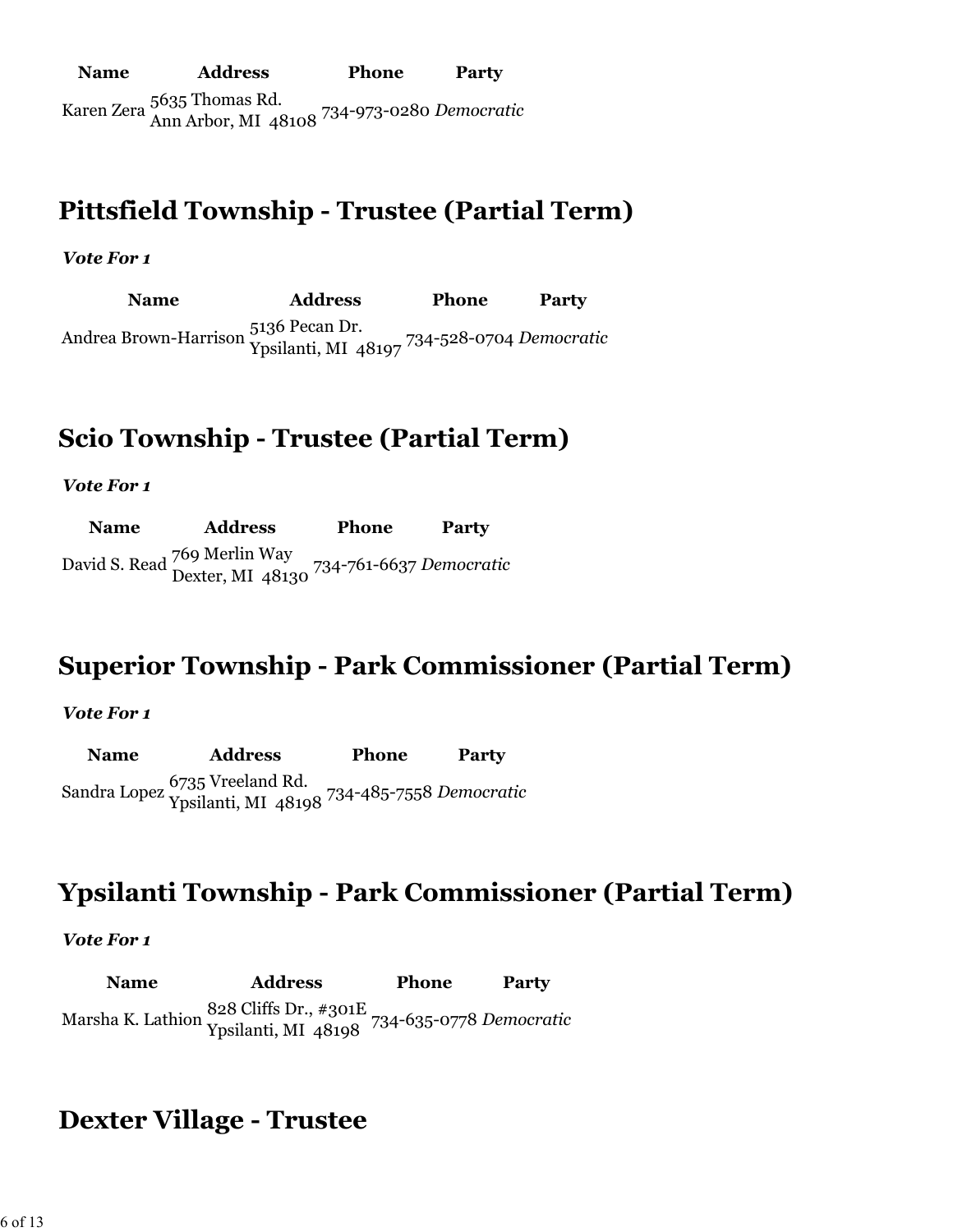#### *Vote For 3*

| <b>Name</b> | <b>Address</b>                                                   | <b>Phone</b> |
|-------------|------------------------------------------------------------------|--------------|
| Jim Carson  | 402 Cambridge Dr. 734-424-9288<br>Dexter, MI 48130               |              |
|             | Donna L. Fisher 3035 Inverness<br>Dexter, MI 48130               | 734-649-5169 |
|             | Raymond C. Tell 3539 Hudson St.<br>Dexter, MI 48130 734-426-3398 |              |

### **Ann Arbor Public Schools - Board Member (Full Term)**

#### *Vote For 2*

| <b>Name</b>   | <b>Address</b>                                                          | Phone |
|---------------|-------------------------------------------------------------------------|-------|
| Susan Baskett | 3 Trowbridge Ct.<br>Ann Arbor, MI 48108 734-478-3338                    |       |
|               | Christine Stead 515 Huronview Blvd.<br>Ann Arbor, MI 48103 734-717-2493 |       |

### **Ann Arbor Public Schools - Board Member (Partial Term - 2 Year)**

#### *Vote For 1*

**Name Address Phone** Deb Mexicotte 2660 Yost Blvd. Ann Arbor, MI 48104 734-677-1587

### **Ann Arbor Public Schools - Board Member (Partial Term - 1 Year)**

#### *Vote For 2*

**Name Address Phone** Simone Lightfoot 3263 Chelsea Cir. Ann Arbor, MI 48108 313-585-1052 Andy Thomas 1425 West Stadium Blvd. Ann Arbor, MI 48103 734-996-8476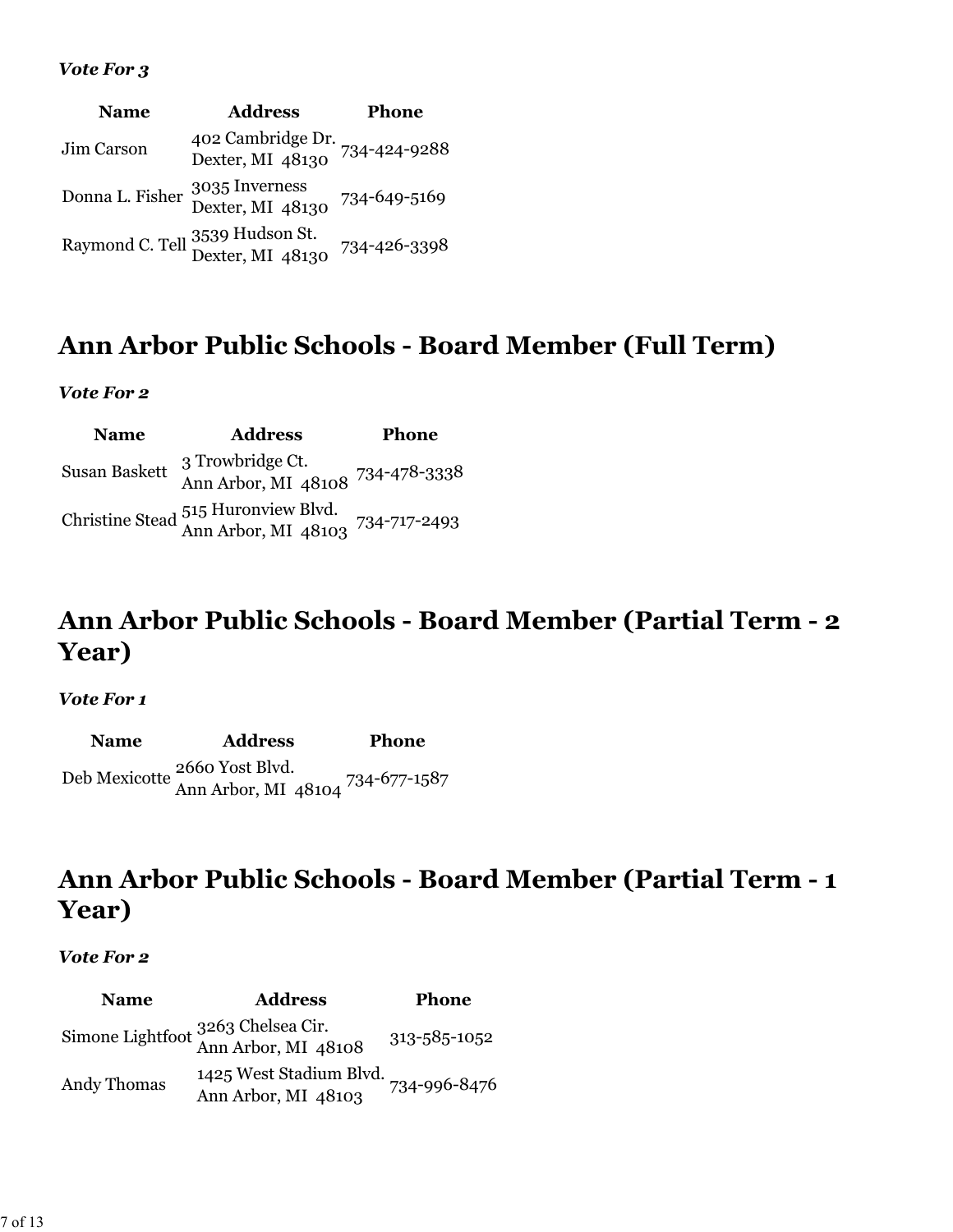### **Lincoln Consolidated Schools - Board Member (Full Term)**

#### *Vote For 1*

| <b>Name</b>                                                                           | <b>Address</b>                                    | <b>Phone</b> |
|---------------------------------------------------------------------------------------|---------------------------------------------------|--------------|
| Gregory Joseph Gurka 7026 Lochmoor Dr.<br>(Write-in) Ypsilanti, MI 48197 734-646-2347 |                                                   |              |
| David McMahon<br>$(Write-in)$                                                         | 10890 McCrone Rd. 734-604-1888<br>Milan, MI 48160 |              |

### **Lincoln Consolidated Schools - Board Member (Partial Term)**

#### *Vote For 1*

**Name Address Phone** Yoline Williams 28825 Elwell Rd. Belleville, MI 48111 734-587-3629

### **Northville Public Schools - Board Member**

#### *Vote For 2*

| <b>Name</b> | <b>Address</b>                                   |
|-------------|--------------------------------------------------|
|             | Jim Mazurek 47561 Brittany Ct.<br>Novi, MI 48374 |
| Ken Roth    | 21222 E. Chigwidden St.<br>Novi, MI 48167        |

### **Pinckney Community Schools - Board Member**

#### *Vote For 1*

**Name Address**  Laura Burwell 10400 Elizabeth Pinckney, MI 48169

### **Saline Area Schools - Board Member**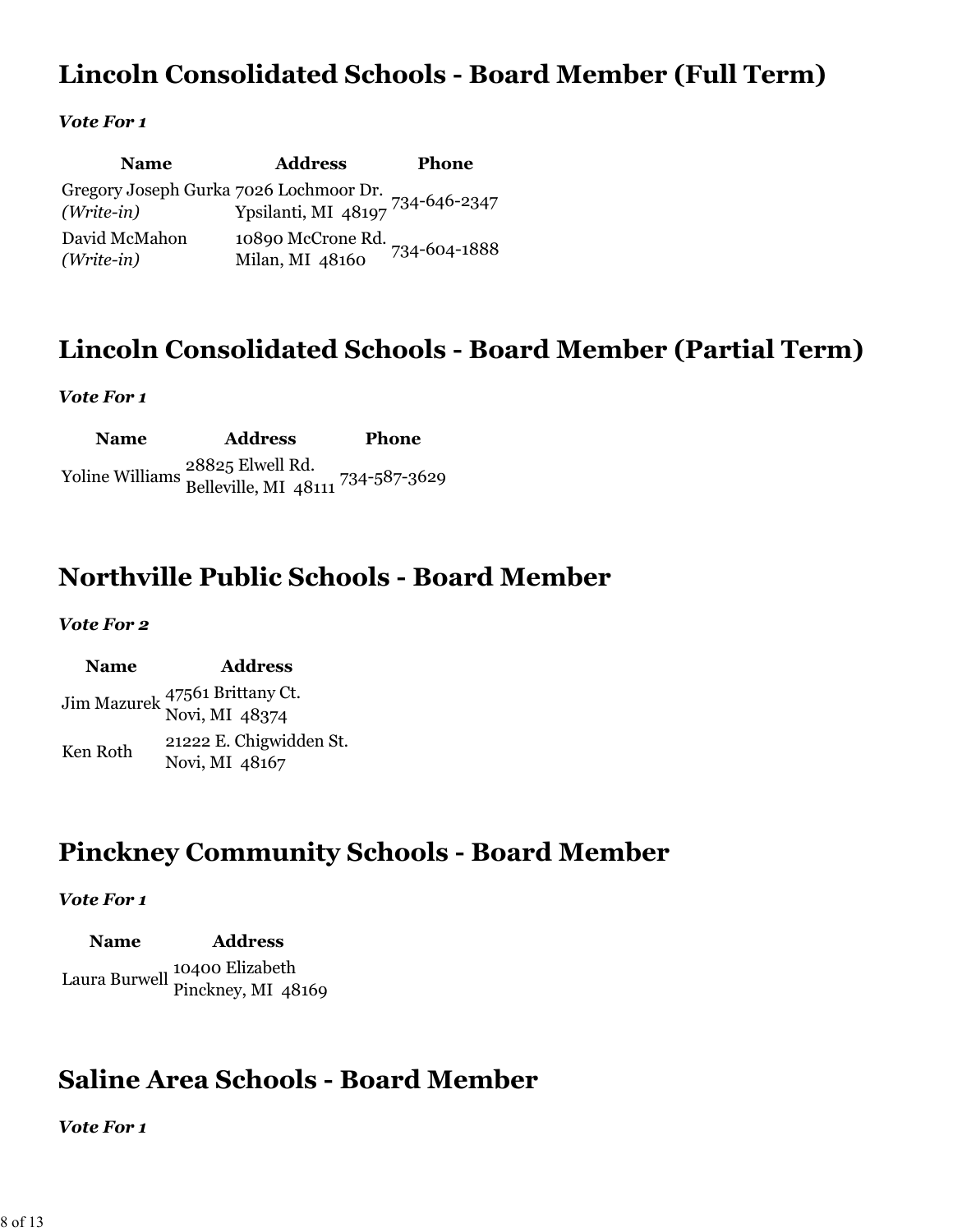| <b>Name</b>                                   | <b>Address</b>                               | <b>Phone</b> |
|-----------------------------------------------|----------------------------------------------|--------------|
| Todd A. Carter                                | 6156 Gyers Meadow Ln.<br>Ann Arbor, MI 48108 | 734-944-8036 |
| Paul Hynek                                    | 2427 Wildwood Trail<br>Saline, MI 48176      | 734-944-5055 |
| Marian L. Faupel P.O. Box 283<br>$(Write-in)$ | Saline, MI 48176                             | 734-429-4218 |

### **Van Buren Public Schools - Board Member**

### *Vote For 2*

| <b>Name</b>           | <b>Address</b>                                   | Phone        |
|-----------------------|--------------------------------------------------|--------------|
| <b>Sherry Frazier</b> | P.O. Box $655$<br>Belleville, MI 48112           | 734-306-6130 |
| Victor Hogan          | 46200 Hull Rd.<br>Belleville, MI 48111           | 734-699-1330 |
| Michael Miazga        | 42490 E. Huron River Dr.<br>Belleville, MI 48111 | 734-846-6411 |
| <b>Ralph Nodwell</b>  | 42121 Riggs Rd.<br>Belleville, MI 48111          | 734-697-0104 |
| David Peer            | 2511 S. Grove<br>Ypsilanti, MI 48198             | 734-485-8826 |
| Scott K. Russell      | 175 Chaney St.<br>Van Buren Twp., MI 48111       | 734-699-9213 |

### **Whitmore Lake Public Schools - Board Member**

| <b>Name</b>       | <b>Address</b>                                                 | Phone        |
|-------------------|----------------------------------------------------------------|--------------|
| James N. Kritzman | 9033 Posey Dr.<br>Whitmore Lake, MI 48189 734-449-5480         |              |
| Rita A. LaForest  | 6100 Whitmore Lake Rd.<br>Whitmore Lake, MI 48189 734-662-3567 |              |
| Kristen Milstone  | 9015 Posey Dr.<br>Whitmore Lake, MI 48189 734-449-0515         |              |
| Lynn A. Slagle    | 9390 Summerland Dr.<br>Whitmore Lake, MI 48189 734-449-8577    |              |
| Jeffery Vega      | P.O. Box 582<br>Whitmore Lake, MI 48189                        | 810-772-1882 |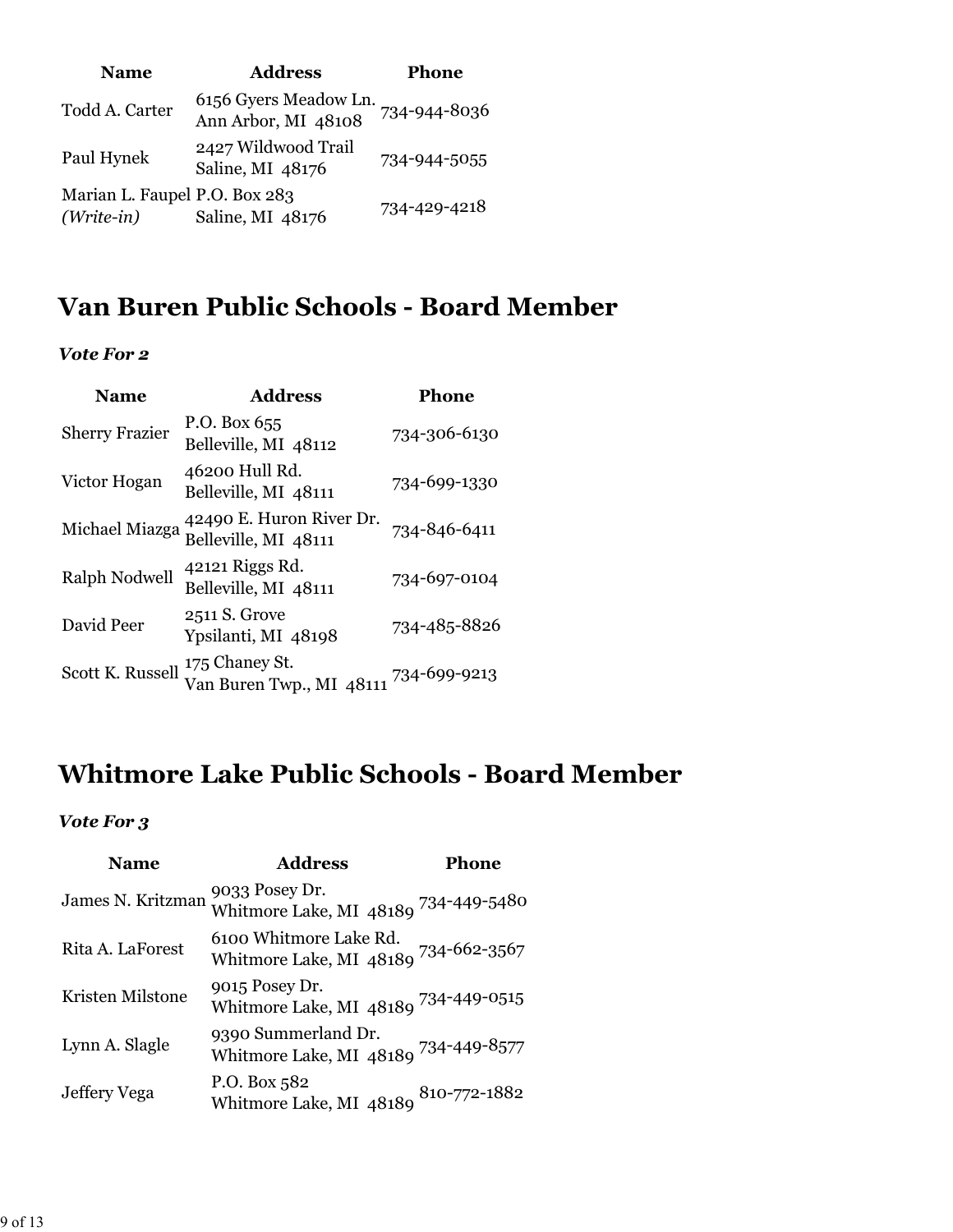### **Willow Run Community Schools - Board Member (Full Term)**

#### *Vote For 2*

| <b>Name</b>                                                                              | <b>Address</b>                                        | <b>Phone</b> |
|------------------------------------------------------------------------------------------|-------------------------------------------------------|--------------|
| Don L. Garrett, Jr.                                                                      | 1369 Stamford Rd.<br>Ypsilanti, MI 48198 734-484-7690 |              |
| <b>Brenda Meadows</b>                                                                    | 410 N. Harris Rd.<br>Ypsilanti, MI 48198 734-483-4471 |              |
| Sheri L. Washington 1565 Phyllis St. Ypsilanti, MI 48198 $^{734\text{-}481\text{-}0047}$ |                                                       |              |

### **Willow Run Community Schools - Board Member (Partial Term - 3 Year)**

#### *Vote For 1*

**Name Address Phone** Kristine L. Thomas 1515 Ridge, #362 Ypsilanti, MI 48198 734-484-0356

### **Willow Run Community Schools - Board Member (Partial Term - 2 Year)**

#### *Vote For 1*

**Name Address Phone** Gregory Lovell Myers 1219 Stamford Rd. *(Write-in)* Ypsilanti, MI 48198 734-218-4547

### **Ypsilanti Public Schools - Board Member**

| <b>Name</b>                                                              | <b>Address</b>                                        | <b>Phone</b> |
|--------------------------------------------------------------------------|-------------------------------------------------------|--------------|
| David R. Bates                                                           | 1208 Pearl St.<br>Ypsilanti, MI 48197 734-482-3213    |              |
| Ellen Champagne                                                          | 12 N. Wallace, #1<br>Ypsilanti, MI 48197 734-487-4239 |              |
| Linda Snedacar-Horne 205 Oak St., #1<br>Ypsilanti, MI 48198 734-678-1051 |                                                       |              |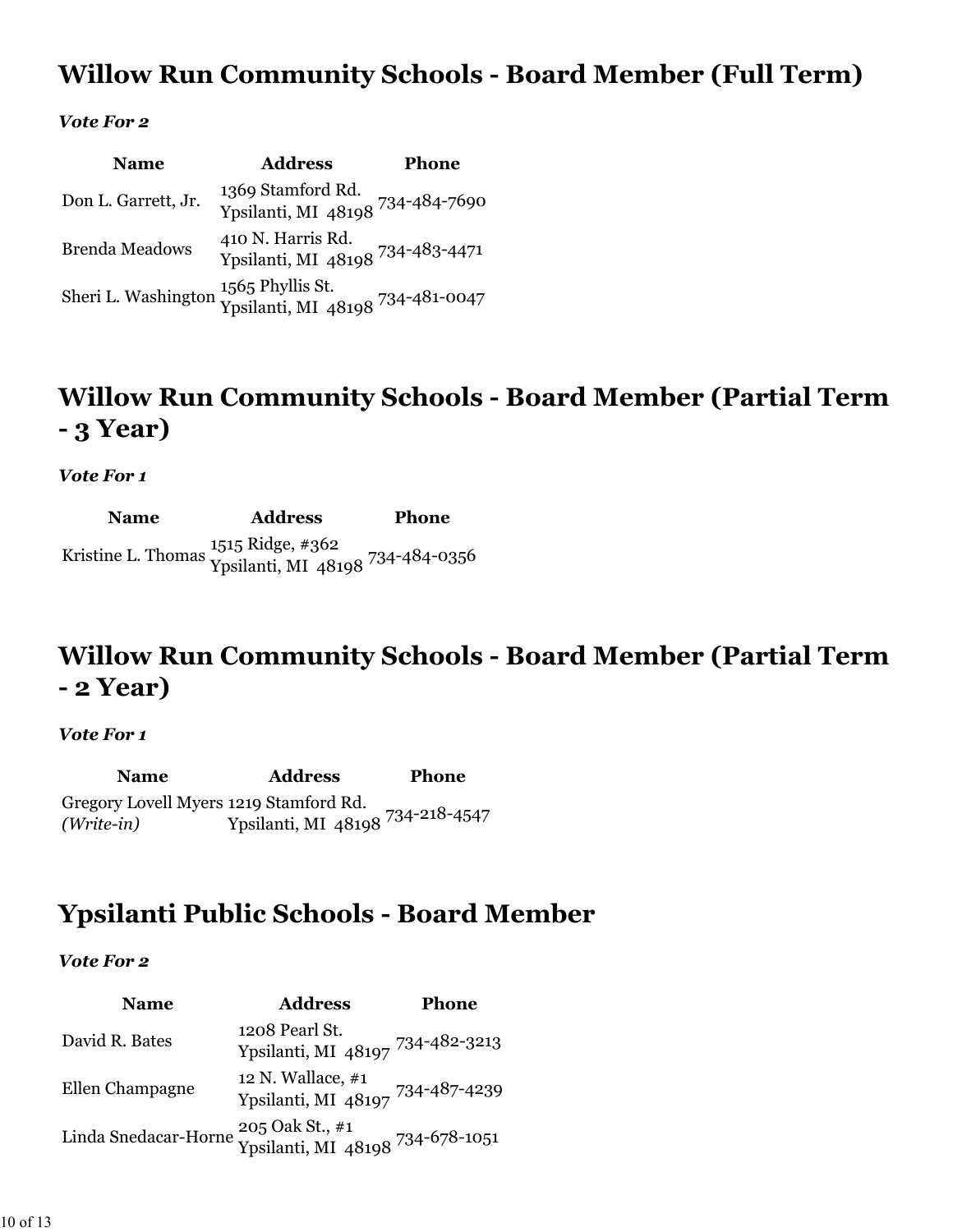| <b>Name</b>    | <b>Address</b>                                      | <b>Phone</b> |
|----------------|-----------------------------------------------------|--------------|
| Eric P. Temple | 7949 Hallie Dr.<br>Ypsilanti, MI 48108 734-323-4434 |              |

## **Oakland Community College - Board Member**

### *Vote For 3*

| <b>Name</b>                    | <b>Address</b>                                       |
|--------------------------------|------------------------------------------------------|
| Dan Kelly                      | 6372 Simler Dr.<br>Clarkston, MI 48346               |
| Thomas E. Kuhn                 | 1595 Pebble Point Dr.<br>Troy, MI 48085              |
| Debbie Macon                   | 4568 Fairway Ridge Ct.<br>West Bloomfield, MI 48323  |
| Fred M. Mester                 | 210 S. Berkshire Rd.<br>Bloomfield Hills, MI 48302   |
| Olga Meyer                     | 3926 S. Pine Center Dr.<br>West Bloomfield, MI 48323 |
| <b>Amber Patterson</b>         | 18100 Coral Gables Ave.<br>Lathrup Village, MI 48076 |
| John E. Reeves                 | 24530 Santa Barbara<br>Southfield, MI 48075          |
| Anne Scott                     | 6619 Andersonville Rd.<br>Clarkston, MI 48346        |
| Michele L. Scott               | 24665 Walden Rd. W., #2201<br>Southfield, MI 48033   |
| Carol A. Smith                 | 874 Helston Rd.<br>Bloomfield Hills, MI 48304        |
| <b>Thomas Patrick Sullivan</b> | 2978 Shannon Dr.<br>Oakland, MI 48363                |

### **Schoolcraft Community College - Board Member**

| <b>Name</b>         | <b>Address</b>                       |
|---------------------|--------------------------------------|
|                     | 310 Country Club<br>Canton, MI 48188 |
| James G. Fausone    |                                      |
| <b>Howard Petty</b> | 32589 Greenland Ct.                  |
|                     | Livonia, MI 48154                    |
| Carol M. Strom      | 15796 Blue Skies                     |
|                     | Livonia, MI 48154                    |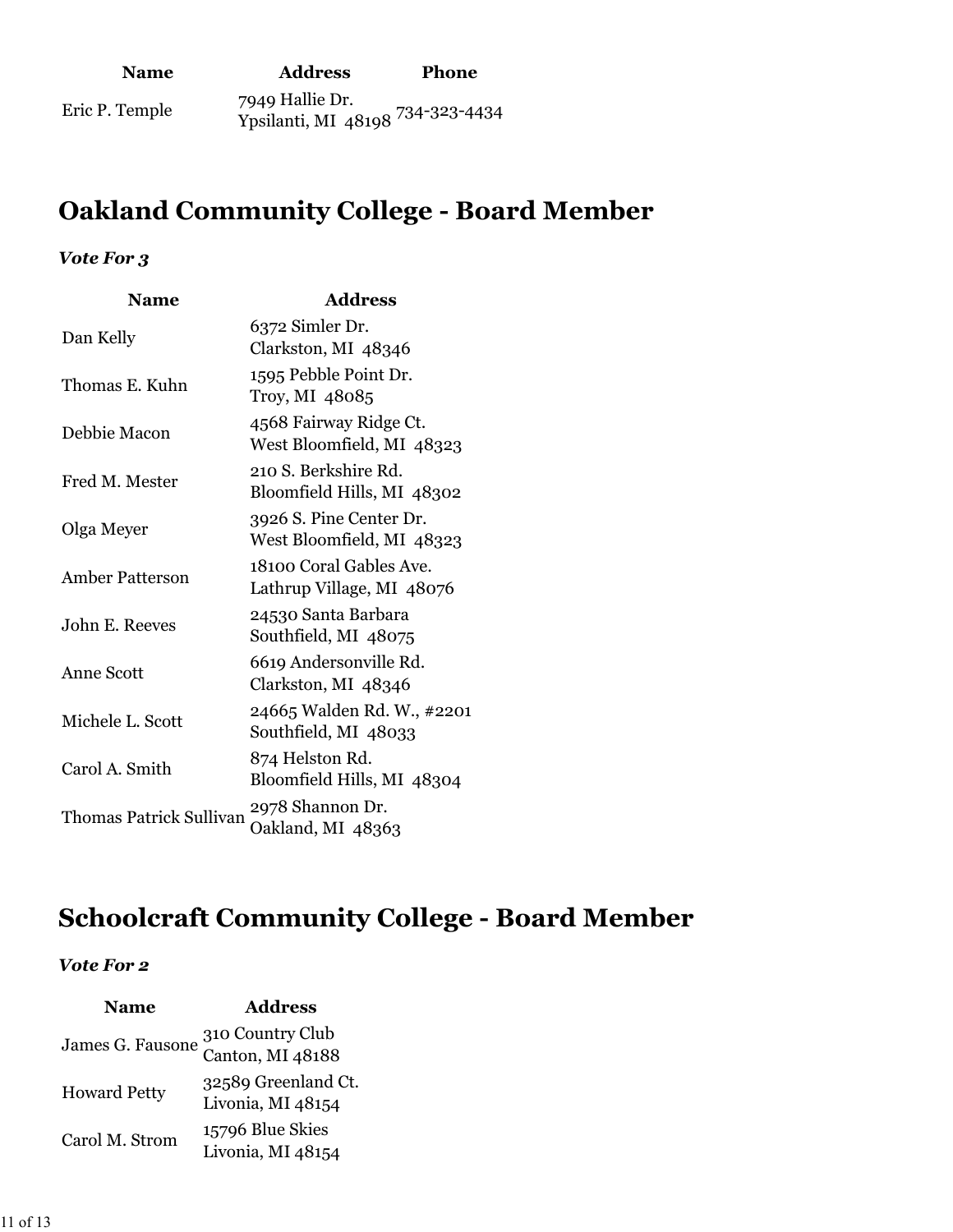### **Washtenaw Community College - Board Member**

#### *Vote For 2*

| <b>Name</b>      | <b>Address</b>   | <b>Phone</b> | E-mail                                                                                                             |
|------------------|------------------|--------------|--------------------------------------------------------------------------------------------------------------------|
| William Campbell |                  |              | 1059 Shady Oaks Dr.<br>Ann Arbor, MI 48103 734-662-7179 william@campbell4trustee.info                              |
| Stephen J. Gill  | 3051 Geddes Ave. |              | Ann Arbor, MI 48104 734-665-7728 stephenjgill@sbcglobal.net                                                        |
|                  |                  |              | Pamela J. Horiszny <sup>4225</sup> Saginaw Ct.<br>Ann Arbor, MI 48103 <sup>734-761-5650</sup> pjhoriszny@yahoo.com |

## **Ann Arbor District Library - Board Member (Full Term)**

### *Vote For 3*

| <b>Name</b>              | <b>Address</b>                                                         | Phone |
|--------------------------|------------------------------------------------------------------------|-------|
|                          | Vivienne Armentrout 920 Vesper Rd.<br>Ann Arbor, MI 48103 734-668-8579 |       |
| Barbara Murphy           | 507 Second St.<br>Ann Arbor, MI 48103 734-665-2349                     |       |
| <b>Jan Barney Newman</b> | 1071 Young Place<br>Ann Arbor, MI 48105 <sup>734-761-9574</sup>        |       |
| <b>Edward Surovell</b>   | 1000 Forest Rd.<br>Ann Arbor, MI 48105 734-761-6330                    |       |

### **Ann Arbor District Library - Board Member (Partial Term)**

#### *Vote For 1*

| <b>Name</b>    | <b>Address</b>                                              | Phone        |
|----------------|-------------------------------------------------------------|--------------|
|                | Lyn Powrie Davidge 4551 N. Maple Rd.<br>Ann Arbor, MI 48105 | 734-769-6982 |
| Nancy Kaplan   | 3065 Hunting Valley Dr.<br>Ann Arbor, MI 48104              | 734-971-1089 |
| Carola Stearns | 2901 Leslie Park Cir.<br>Ann Arbor, MI 48105                | 734-665-1434 |

### **Salem South Lyon District Library (Full Term)**